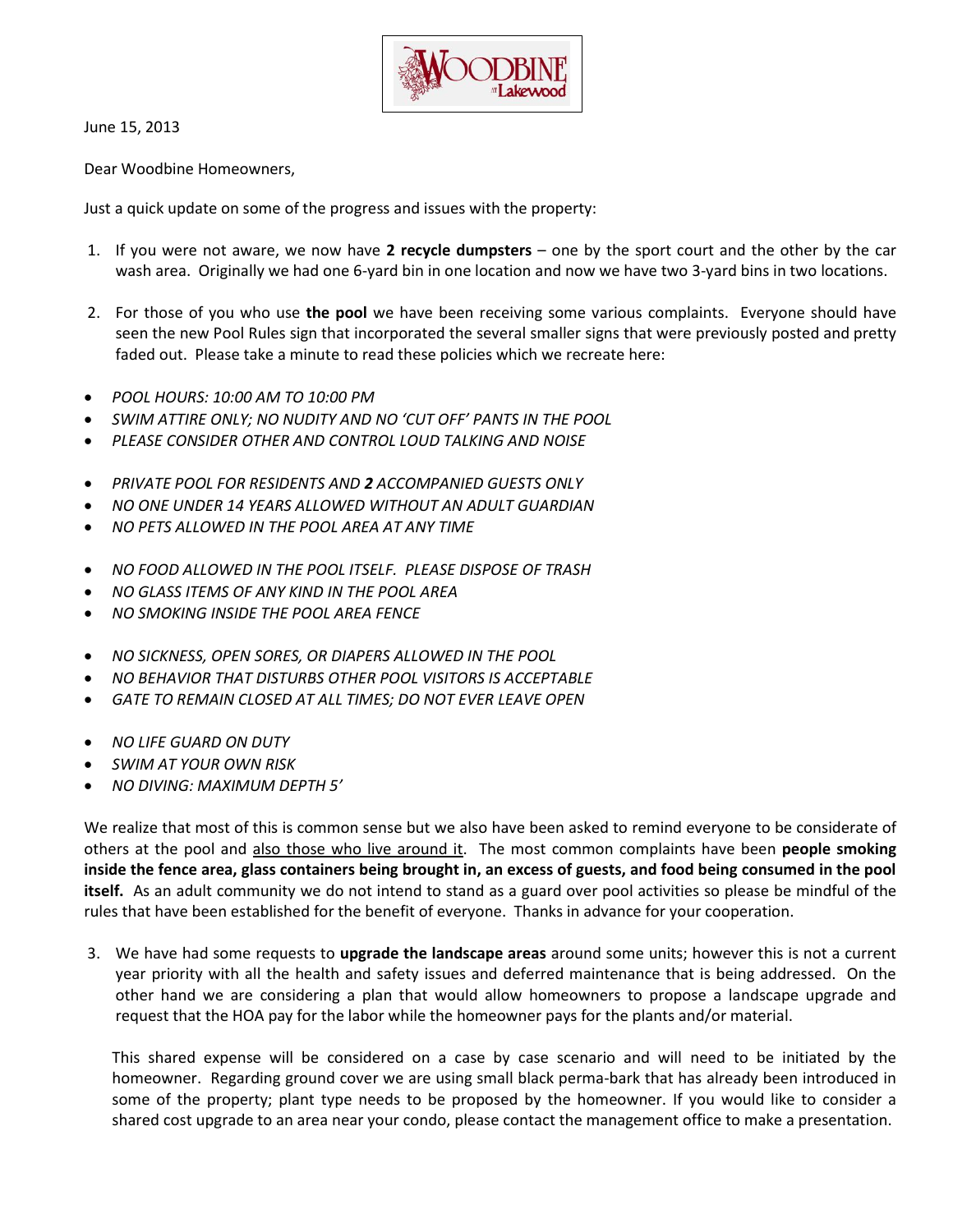- 4. Regarding **patios and balconies**, here are the guidelines in the Woodbine Rules and Regulations that have been receiving the most complaints from our inspections and from other homeowners:
- *Only outdoor furniture, barbeques, potted plants and bicycles may be placed on patios or balconies. Canvas, plastic, or other tarps are prohibited except for custom made covers for barbeques and other patio furniture. Excessive outdoor decoration must be removed upon HOA Board request.*
- *Unit exteriors may not be altered without prior written consent from the Association's Board of Directors. No alterations to patio areas* **(including privacy fencing)** *whether common area or limited common area shall be allowed from original construction, except upon the written approval of the HOA Board of Directors or the Architectural Control Committee of the HOA*

Again as the property managers who represent the HOA Board we do not wish to be constantly giving citations or micro-managing the behavior of the homeowners at Woodbine. Rather we would request that any alterations to a balcony or patio area and any significant decorations or storage on in and around a condo be first presented to the management office which will approve, disapprove or take the matter up with the HOA Board as appropriate. Again, thanks for your cooperation.

## 5. **Progress Update on Woodbine Exterior Restoration**

Below is a list of the various projects authorized by your HOA Board of Directors since December 2012

| <b>Status</b><br>Project                         |                                                                                                                 |
|--------------------------------------------------|-----------------------------------------------------------------------------------------------------------------|
| Sidewalk trip hazards                            | <b>DONE</b>                                                                                                     |
| Tree trimming roof overhang branches             | <b>DONE</b>                                                                                                     |
| Clean leaves in gutters                          | 1st floor DONE<br>2nd floor (in-house) - 4 bldg. to go (scheduled for June)<br>3rd floor (outside company) DONE |
| Gutter covers or inserts R/T/U buildings         | <b>DONE</b>                                                                                                     |
| Minor carport repairs                            | Summer project; partial completed                                                                               |
| Building identification signage                  | <b>DONE</b>                                                                                                     |
| Pond drain and dredge; fountain restoration      | <b>DONE</b>                                                                                                     |
| Laundry room folding table                       | <b>DONE</b>                                                                                                     |
| Window blinds for entire clubhouse               | <b>DONE</b>                                                                                                     |
| Reroute clubhouse heating duct work              | late Fall project                                                                                               |
| Sycamore tree trimming- C Bldg.                  | <b>DONE</b>                                                                                                     |
| Dryer vent cleaning                              | <b>DONE</b>                                                                                                     |
| Spa restoration                                  | <b>DONE</b> except spa cover                                                                                    |
| Pool & Spa Security Camera and DVR upgrade       |                                                                                                                 |
| Lockdown spa cover                               |                                                                                                                 |
| Backdoor clubhouse new lock and hours sign       |                                                                                                                 |
| 25 Sidewalk drainage issues/downspout relocation |                                                                                                                 |
| Restore and paint landscape berms                | June project priority                                                                                           |
| 9 stairways - power wash/ scrape/touch-up paint  |                                                                                                                 |
| Hillside tall grass - 20 ' back                  | <b>DONE</b>                                                                                                     |
| Reflective window tint for south side clubhouse  |                                                                                                                 |
| Scrape and paint exterior fences                 |                                                                                                                 |